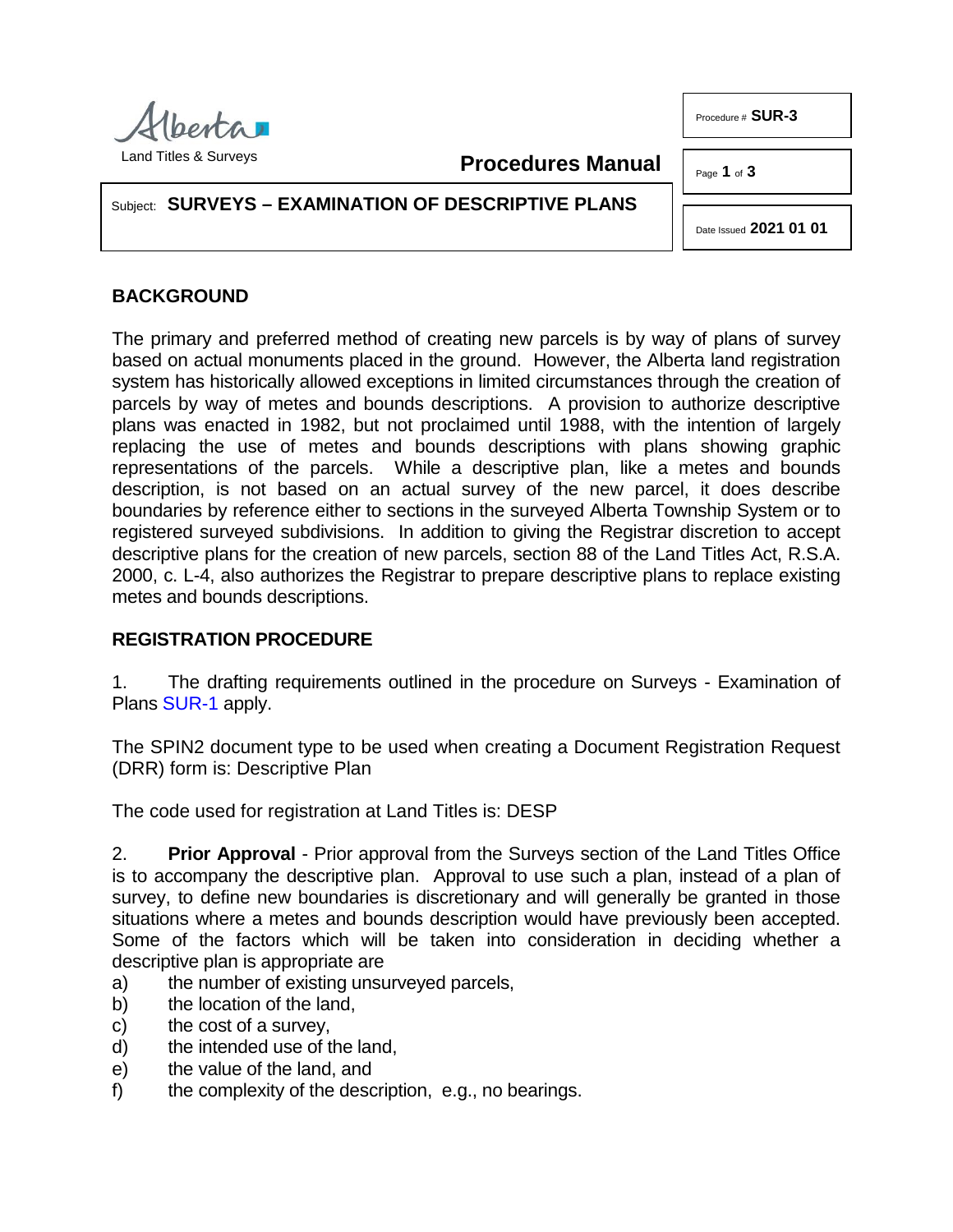3. A descriptive plan which has an effect of subdividing land cannot be used to create more than one new parcel of land and cannot include any land dedicated for public purposes.

## 4. **Plan Details**

a) Heading - "Descriptive Plan showing Subdivision of warrally consolidation of "

b) Legend - parallel line designated thus "//"

c) Parcel dimensioning and other relative information:

- only dimensions that accurately locate and label the new parcel will be accepted
- no surveyed or calculated distances are to be shown unless otherwise approved
- parcel boundaries are to be parallel or at right angles to existing surveyed boundaries unless otherwise approved

d) Any registered plans abutting, affecting or in close proximity should be shown and identified. It is preferred that the entire quarter-section, river lot, etc. be shown.

e) Lot and Block Designation - Each parcel of land must be designated by a lot and block.

5. **Natural Boundary** - Where a natural boundary forms part of a descriptive plan, the plan must reflect the current location of the natural boundary. Natural boundary approval by the Land Administration Division of Environment is required if

a) the plan contains land adjoining a lake, river, stream or other body of water referred to in the title

b) there is accreted land included within the new plan.

In order for Land Titles to determine if accreted land is included in the plan, the previously surveyed bank referred to in the present title must be shown in dotted line.

If a new parcel is being created, the remainder of the land in the certificate of title should be included in the descriptive plan as a separate parcel. If the remainder is not included, a formal application pursuant to section 89 of the Land Titles Act should accompany the descriptive plan in order to update the legal description in the certificate of title.

6. **Owner's Signature** - The registered owner(s) must consent to the registration of the plan [\(SURVEY-FORM 3\).](http://www.servicealberta.ca/pdf/ltmanual/SURVEY-FORM3.PDF)

7. **Certification by an Alberta Land Surveyor** - The plan must be certified by an Alberta land Surveyor [\(SURVEY-FORM 2\).](http://www.servicealberta.ca/pdf/ltmanual/SURVEY-FORM2.pdf) The following is to be drafted on the plan:

Name of Surveyor Date of Signing

8. **Registered Owner Information** - The name of the registered owner(s) is to be drafted on the plan.